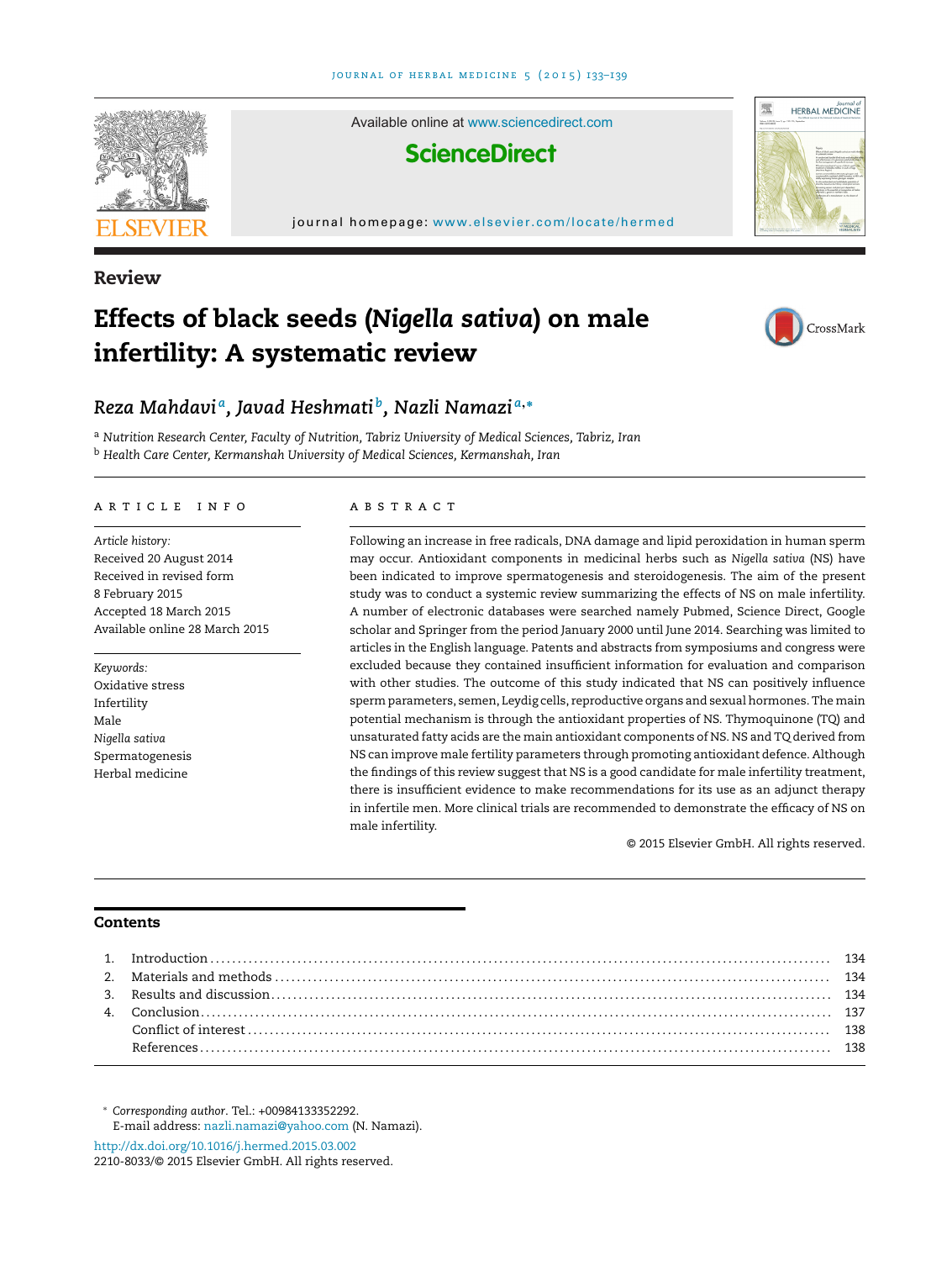#### **1. Introduction**

Infertility is defined as an inability of a couple to achieve a pregnancy after 12 months of intercourse without contraception [\(Gurunath et al., 2011\).](#page--1-0) Infertility among men is more prevalent than among women. It affects almost one in 20 men and male infertility is a factor in about 50% of infertile couples. The remaining 50% is due to female problems, both male and female problems and unknown causes of infertiity ([Gurunath et al., 2011\).](#page--1-0) The main aetiologies of male infertility include anatomical abnormalities, some conditions such as varicocele, renal failure and liver cirrhosis, side effects of medications, lifestyle and environmental factors, which may act alone or in combination ([Krausz, 2011\).](#page--1-0) About 60% of reasons for infertility are related to sperm dysfunction. Therefore, increasing spermatozoa counts, functionality and sperm quality can improve fertility status [\(Wright et al., 2014; Agarwal](#page--1-0) [et al., 2014\).](#page--1-0)

The sperm cell membrane includes a large amount of polyunsaturated fatty acids and phospholipids which are vulnerable to oxidative stress [\(Aitken et al., 2014; Gharagozloo](#page--1-0) [and Aitken, 2011\).](#page--1-0) Oxidative stress has deleterious effects on the structure, function, motility and survival of sperm. Smoking, alcohol ingestion, infection, exposure to environmental toxins or radiation can trigger rising mitochondrial production of reactive oxygen species (ROS) and oxidative stress. Following a rise in free radicals, DNA damage, lipid peroxidation, protein and biomembrane damage in sperm may occur ([Aitken et al., 2014; Agarwal et al., 2014\).](#page--1-0) Ingredients with antioxidant properties can transfer electrons to oxidizing agents and inhibit free radical production and sperm damage [\(Adedara et al., 2014\).](#page--1-0) Antioxidant components have been indicated to improve spermatogenesis and steroidogenesis ([Menezo et al., 2014a, 2014b\).](#page--1-0) Current evidence demonstrates that some medicinal herbs can scavenge free radicals and prevent the deleterious consequences of oxidative stress [\(Sen](#page--1-0) [et al., 2010; Atanassova et al., 2011; Awah et al., 2012\).](#page--1-0) One of the medicinal plants with antioxidant characteristics is *Nigella sativa* ([Ismail et al., 2010; Ashraf et al., 2011\).](#page--1-0)

*N. sativa* (NS), or 'black seeds', is a plant of the Ranunculaceae family. It grows widely in many Middle Eastern countries. Its seed is black in colour and bitter in taste ([Randhawa and Alghamdi, 2011\).](#page--1-0) *N. sativa* has many different chemical ingredients including thymoquinone (TQ) (30–48%) ([Ahmad et al., 2013\),](#page--1-0) flavonoids, anthocyanins, alkaloids and essential fatty acids, particularly linoleic and oleic acid. It has been traditionally used for the treatment of different diseases such as respiratory and digestive disorders, kidney and liver dysfunction and rheumatism [\(Ahmad et al., 2013\)](#page--1-0) in different forms (powder, oil and extract) ([Paarakh, 2010\).](#page--1-0) Previous studies have indicated many medical properties of black seeds, including immunomodulatory activities as well as anti-inflammatory, antimicrobial and antioxidative effects ([Paarakh, 2010; Tembhurne et al., 2014\).](#page--1-0) No toxic effects of NS were observed in animal models ([Ahmad et al., 2013\) a](#page--1-0)nd no serious side effects have been observed in clinical trials ([Paarakh, 2010\).](#page--1-0) The aim of the present study was to review the existing literature and assess the effects of NS on male infertility.

#### **2. Materials and methods**

The authors searched a number of electronic databases, namely Pubmed, Science Direct, Google scholar and Springer from the period January 2000 until June 2014. The following keywords were selected based on Mesh terms: *N. sativa*, black seeds, infertility, oxidative stress, free radicals, sperm and semen. These keywords were searched individually and in combination. Two reviewers extracted data independently, and then the titles and abstracts of each article were assessed to delete duplication of data. Searching was limited to articles in the English language. Patents and abstracts from symposiums and congress were excluded because they contained insufficient information for evaluation and comparison with other studies. Based on the above criteria, 24 articles were excluded and 13 eligible articles were evaluated in this study ([Fig. 1\).](#page--1-0) Characteristics of the evaluated studies have been summarized in [Table 1.](#page--1-0)

#### **3. Results and discussion**

Apparently only one clinical trial has evaluated the effects of NS in childless men. Kolahdooz et al., in a randomized double-blind placebo-controlled clinical trial, indicated that 5mL of NS oil improved sperm count and motility, semen volume, semen pH and its round cells after 2 months treatment in infertile men. The inclusion criteria were as follows: men with abnormal sperm morphology (<30%) or sperm count (less than 20  $\times$  10<sup>6</sup>/mL) or type A and B motility (below 25% and 50%, respectively) who had not received drug or hormone therapy in the past 3 months. The authors reported that the antioxidant properties of NS may neutralize free radicals in semen and improve sperm parameters. Furthermore, the authors noted that NS oil included some unsaturated fatty acids such as linoleic acid (about 60%) and oleic acid (about 20%) which can improve sperm parameters such as sperm count and sperm motility and also reduced abnormal sperms [\(Kolahdooz et al.,](#page--1-0) [2014\).](#page--1-0)

Based on El-Tohamy et al., a combination of 50% black seeds and 50% common meal (soy protein) fed to rabbits improved reaction time, latency period, semen volume and sperm quality (total sperm, motile sperm, sperm concentration and total functioning sperm fraction) after 29 weeks compared to a diet of mixed seeds and soy protein. In addition, in rabbits fed NS, free radicals, malondialdehyde (MDA), reactive nitrogen species and peroxynitrite in the seminal plasma were lower than in other groups [\(El-Tohamy et al.,](#page--1-0) [2010\).](#page--1-0) Flavonoids, anthocyanins, carotene, isothiocyanates and carotenoids are antioxidant components of NS which can contribute to antioxidant defence and scavenge ROS ([Alenzi](#page--1-0) [et al., 2013\).](#page--1-0) As reported in Mohammad et al.'s study, 300mg/kg body weight of NS seeds taken for 60 days increased the weight of the reproductive organs, the number of mature Leydig cells, number of spermatocytes, total sperm count and motility in male albino rats. They suggested that the effects of NS on the pituitary gland triggered a rise in spermatogenesis hormones, and that the increase in the weight of reproductive organs proved this fact. Also, the authors found that NS can